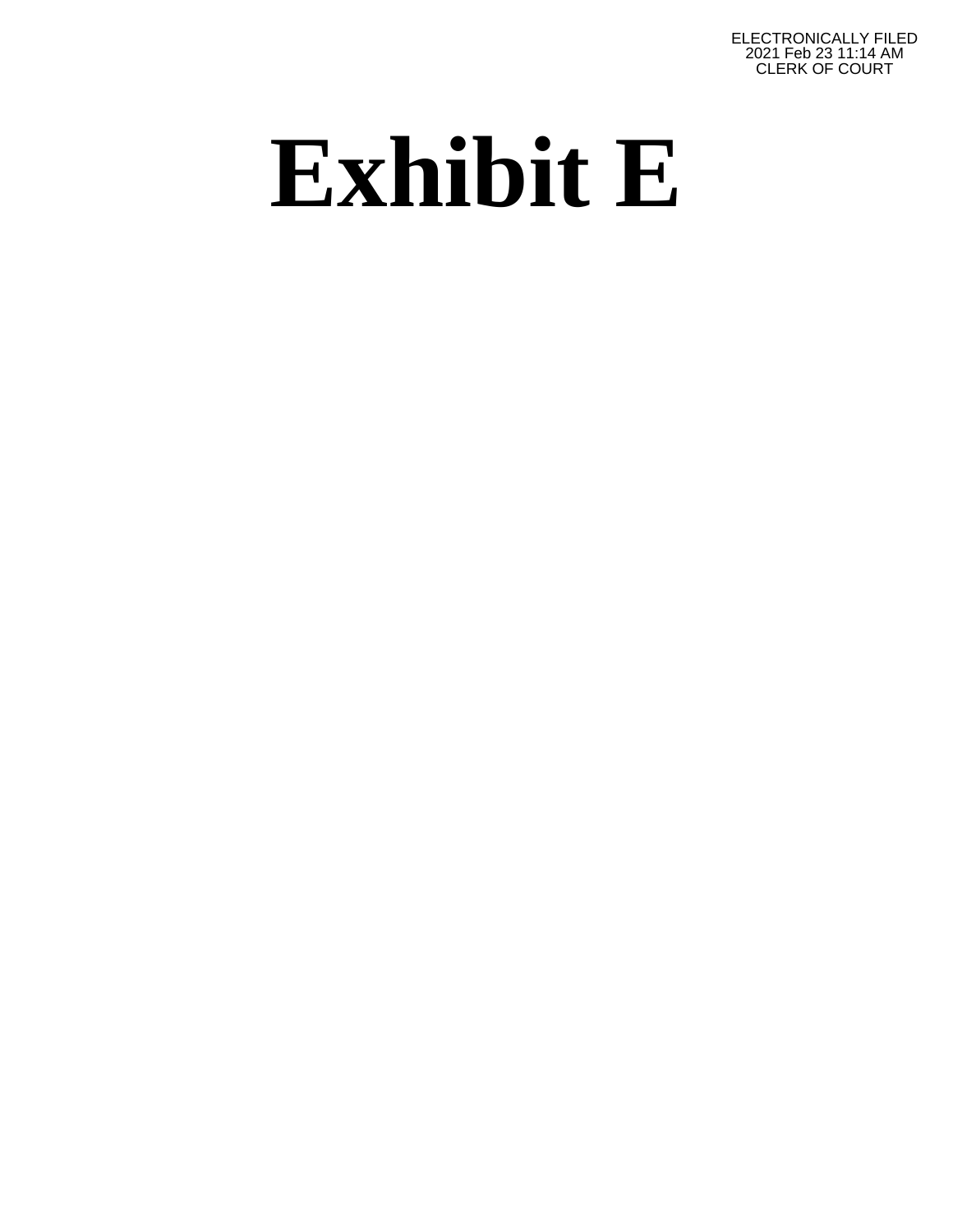# **Re: Public Records Request - FOIA :: W015761-071620**

# Hoof, Lemeka <lemeka.hoof@memphistn.gov>

Tue 9/15/2020 9:21 AM

**To:** Marc Perrusquia <marcusperrusquia@hotmail.com>; Sink, Jennifer <Jennifer.Sink@memphistn.gov>

## Good morning Mr. Perrusquia,

Your inquiry is still under review with the City Attorney's Office. I have no additional information at this time.

Best regards,



Lemeka Hoof Public Records Coordinator Ld City of Memphis Public Records Office Office: 901-636-6511 Direct: 901-636-6232

**From:** Marc Perrusquia <marcusperrusquia@hotmail.com> **Sent:** Monday, September 14, 2020 10:09 AM **To:** Hoof, Lemeka <lemeka.hoof@memphistn.gov>; Sink, Jennifer <Jennifer.Sink@memphistn.gov> **Subject:** Re: Public Records Request - FOIA :: W015761-071620

**CAUTION:** This email originated outside of the **City of Memphis** organization. Do not click links or open attachments unless you recognize the sender and know the content is safe.

### Ms. Hoof,

Hello. It has now been seven weeks since I asked for a clarification on what legal authority are you withholding records until the conclusion of the administrative investigation regarding the Colin Berryhill matter. You told me then you would consult the City Attorney. I have heard nothing since. Please advise on the status of this matter. Thank you.

Marc Perrusquia

**From:** Hoof, Lemeka <lemeka.hoof@memphistn.gov> **Sent:** Tuesday, July 28, 2020 4:43 PM **To:** Marc Perrusquia <marcusperrusquia@hotmail.com> **Subject:** Re: Public Records Request - FOIA :: W015761-071620

Mr. Perrusquia,

I will send this inquiry to the City Attorney's Office and update you accordingly.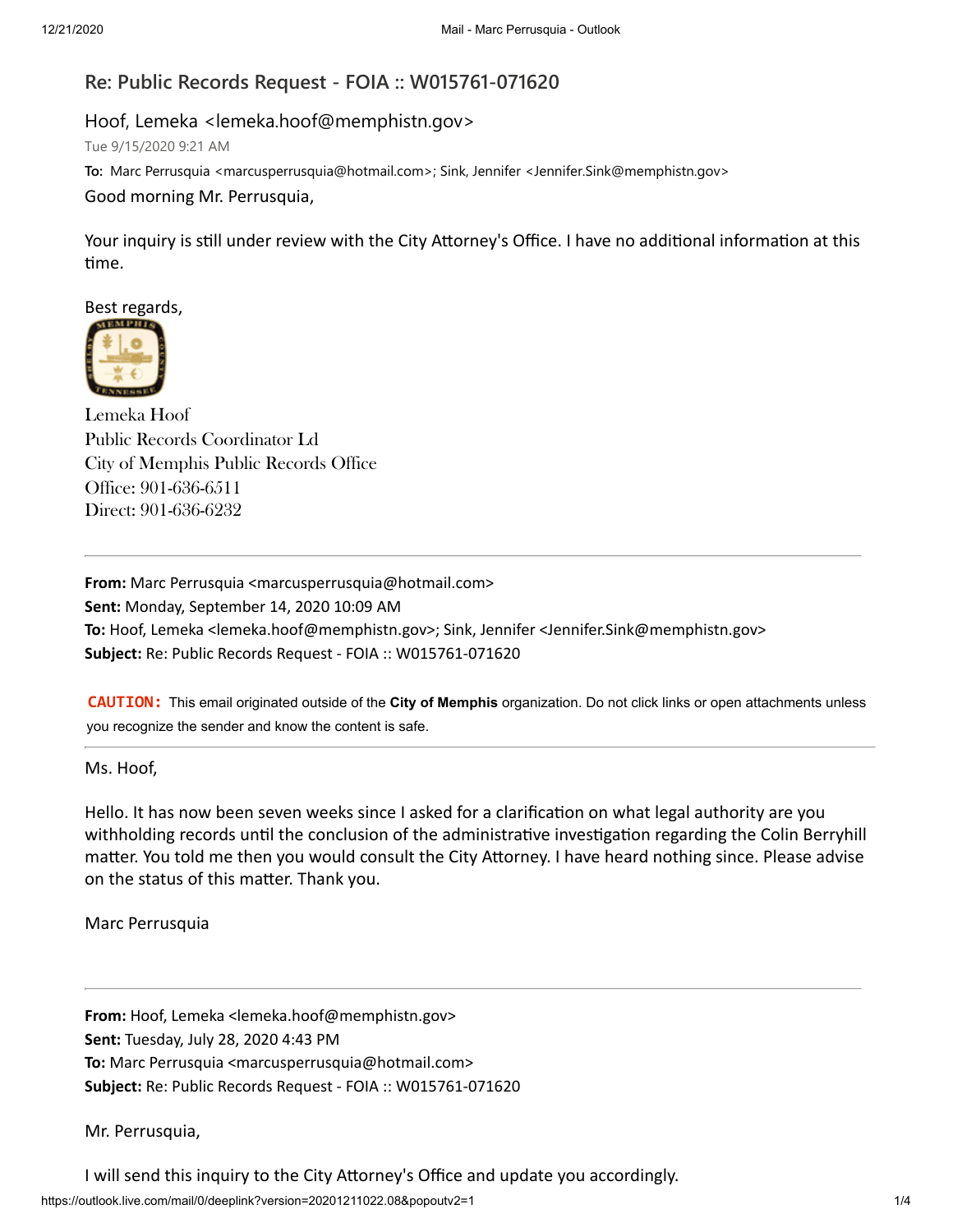

Lemeka Hoof Public Records Coordinator Ld City of Memphis Public Records Office Office: 901-636-6511 Direct: 901-636-6232

**From:** Marc Perrusquia <marcusperrusquia@hotmail.com> **Sent:** Tuesday, July 28, 2020 3:38 PM **To:** Hoof, Lemeka <lemeka.hoof@memphistn.gov> **Subject:** Re: Public Records Request - FOIA :: W015761-071620

**CAUTION:** This email originated outside of the **City of Memphis** organization. Do not click links or open attachments unless you recognize the sender and know the content is safe.

Ms. Hoof:

Thank you. What I'm asking is on what legal authority are you withholding records until the conclusion of the administrative investigation? Please cite the applicable legal provision you are relying on.

Sincerely,

Marc Perrusquia

**From:** Hoof, Lemeka <lemeka.hoof@memphistn.gov> **Sent:** Tuesday, July 28, 2020 3:08 PM **To:** Marc Perrusquia <marcusperrusquia@hotmail.com> **Subject:** Re: Public Records Request - FOIA :: W015761-071620

Good afternoon Mr. Perrusquia,

The request was not denied. There is nothing responsive available at this time until MPD concludes the administrative investigation.

Best regards,



Lemeka Hoof Public Records Coordinator Ld City of Memphis Public Records Office Office: 901-636-6511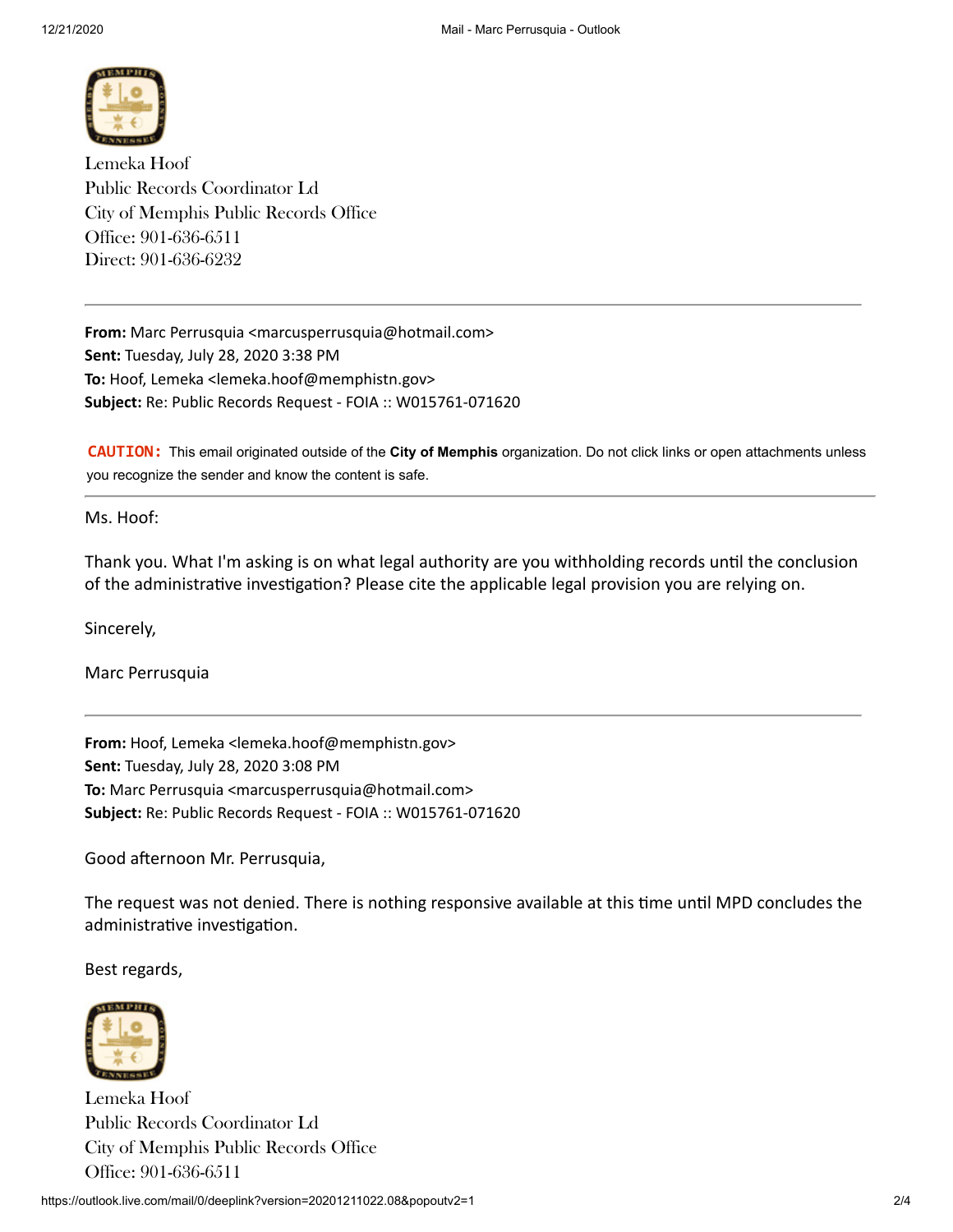Direct: 901-636-6232

**From:** Marc Perrusquia <marcusperrusquia@hotmail.com> **Sent:** Tuesday, July 28, 2020 1:08 PM **To:** City of Memphis <memphistn@mycusthelp.net> **Cc:** Hoof, Lemeka <lemeka.hoof@memphistn.gov> **Subject:** Re: Public Records Request - FOIA :: W015761-071620

**CAUTION:** This email originated outside of the **City of Memphis** organization. Do not click links or open attachments unless you recognize the sender and know the content is safe.

Hello,

Please provide the legal basis for denying this request. Per the city's public records policy, a denial should be made in writing, citing the "exemption (that) makes the records not subject to disclosure under the TPRA.'' Thank you.

From: City of Memphis <memphistn@mycusthelp.net> **Sent:** Monday, July 27, 2020 12:31 PM **To:** marcusperrusquia@hotmail.com <marcusperrusquia@hotmail.com> **Subject:** Public Records Request - FOIA :: W015761-071620

--- THIS EMAIL IS SENT FROM AN UNMONITORED ACCOUNT. DO NOT REPLY ---







07/27/2020

Mr. Jose Marcus Perrusquia 6570 ALTRURIA CREEK COURT BARTLETT TN 38135

RE: PUBLIC RECORDS REQUEST of 7/16/2020, Reference # W015761-071620